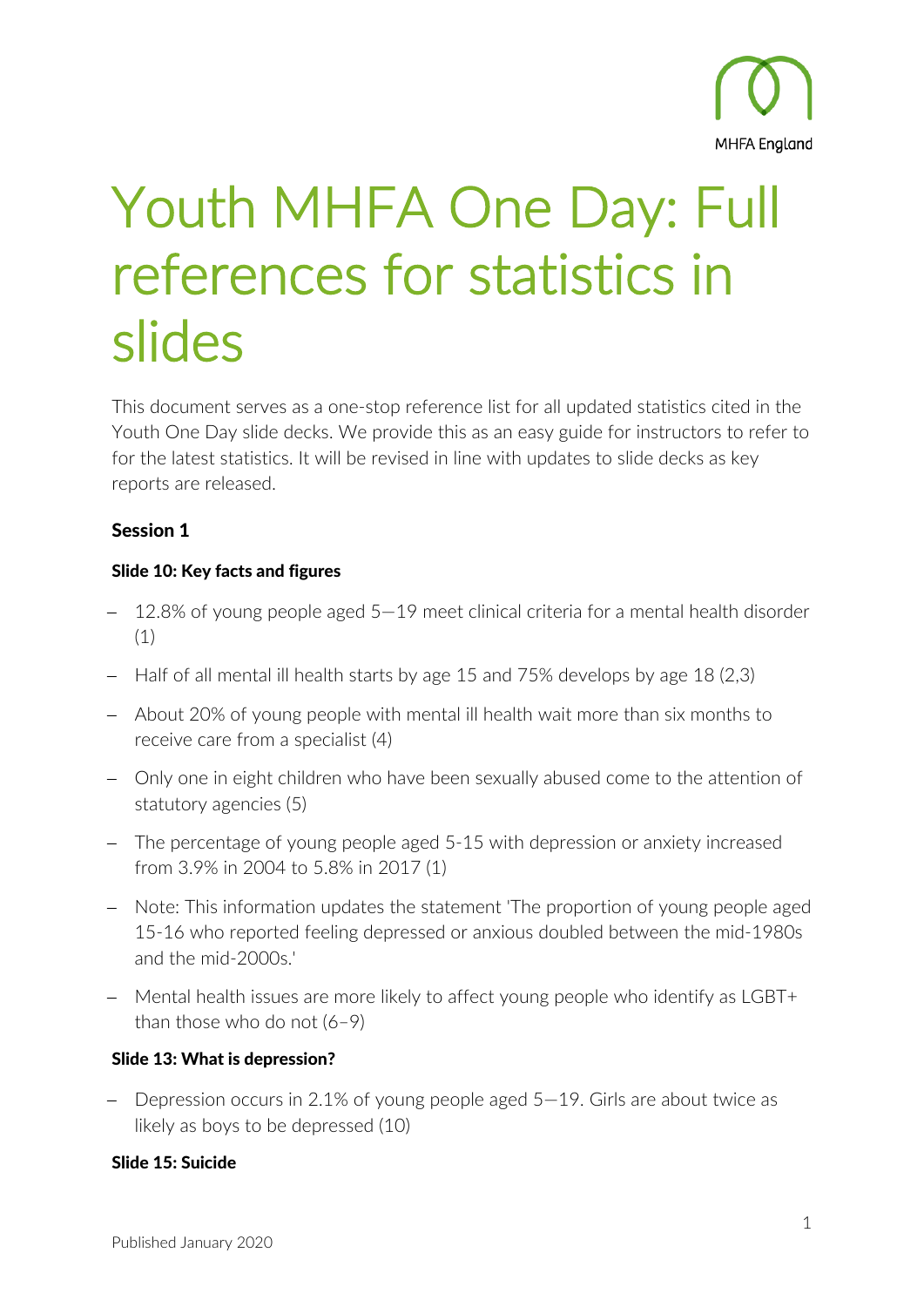

- − In 2017, 682 people aged 10—29 died by suicide in England and Wales (11)
- − 26.8% of people aged 16—24 report having had suicidal thoughts in their lifetime, a higher percentage than any other age group (12)
- − 75% of suicides are by males; suicide is the most common cause of death for those aged 10-19 (11,13)

## Session 2

#### Slide 2: What is an anxiety disorder?

− 7.2% of 5-19 year olds experience an anxiety condition (10)

#### Slide 14: Self-harm facts and figures

- − About 18% of students aged 12—17 report self-harming at some point in their life. Self-harming is 2—3 times more common females (14)
- − Self-harming behaviours can begin at any age, but commonly start between ages 13 and 15 (15)
- − 25.7% of women and 9.7% of men aged 16—24 report having self-harmed at some point in their life (12)
- − Young people who identify as LGBT+ are more likely to report self-harming than young people who do not identify as LGBT+ (7,16)
- − People who self-harm are approximately 49 times more likely to die by suicide (17)
- − Note: Further information on suicide risk following self-harm can be found in (18,19). Information on suicide risk following self-harm in children and young people can be found in (20,21).

#### Slide 17: Eating disorders

- − The peak age of onset for an eating disorder diagnosis is between 16 and 20 years (22)
- − Up to 725,000 people in the UK have an eating disorder (23)
- − Note: 13.1% of 16—24 year olds have experienced symptoms of an eating disorder in the past year (24). 0.4% of 5—19 year olds meet clinical criteria for an eating disorder (25)

#### Slide 18: What is psychosis?

− Many people experience individual symptoms of psychosis. Research suggests that 9.8% of children and young people have experienced symptoms of psychosis (26)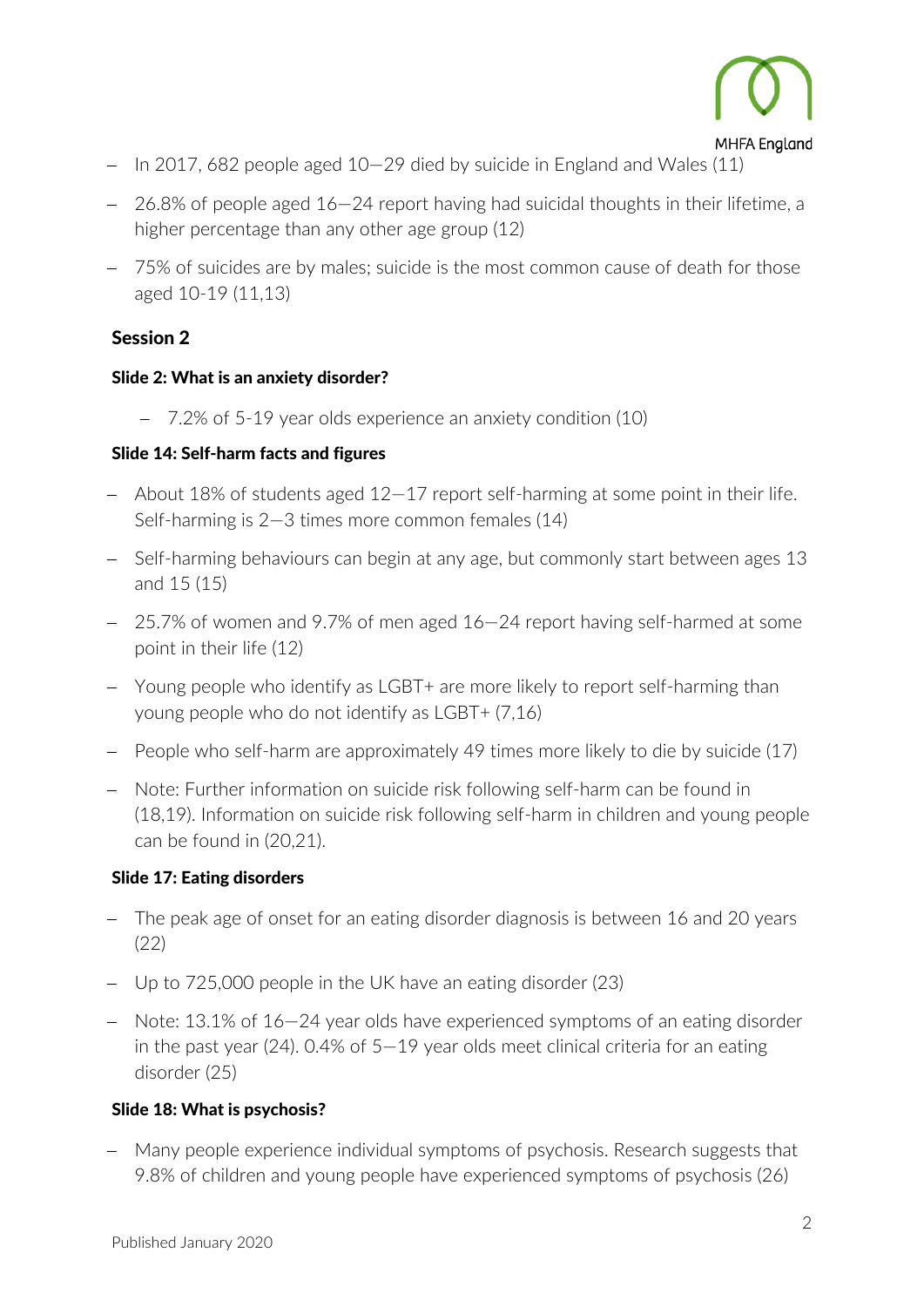

− Young people from BAME and migrant backgrounds are more likely to show developmental difficulties associated with psychosis and develop psychotic disorders later in life (27,28)

### References

- 1. Sadler K, Vizard T, Ford T, Goodman A, Goodman R, Mcmanus S. Mental Health of Children and Young People in England, 2017: Trends and characteristics [Internet]. 2018 [cited 2019 Jan 7]. Available from: https://digital.nhs.uk/dataand-information/publications/statistical/mental-health-of-children-and-youngpeople-in-england/2017/2017
- 2. Kessler RC, Berglund P, Demler O, Jin R, Merikangas KR, Walters EE. Lifetime prevalence and age-of-onset distributions of DSM-IV disorders in the National Comorbidity Survey Replication. Arch Gen Psychiatry [Internet]. 2005 Jun 1 [cited 2018 Oct 16];62(6):593. Available from: http://archpsyc.jamanetwork.com/article.aspx?doi=10.1001/archpsyc.62.6.593
- 3. Davies SC. Annual Report of the Chief Medical Officer 2013, Public Mental Health Priorities: Investing in the Evidence [Internet]. 2014. Available from: https://www.gov.uk/government/uploads/system/uploads/attachment\_data/file /413196/CMO\_web\_doc.pdf
- 4. Mandalia D, Ford T, Hill S, Sadler K, Vizard T, Goodman A, et al. Mental Health of Children and Young People in England, 2017: Professional services, informal support, and education [Internet]. 2018 [cited 2019 Jan 7]. Available from: https://digital.nhs.uk/data-and-information/publications/statistical/mentalhealth-of-children-and-young-people-in-england/2017/2017
- 5. Children's Commissioner for England. Protecting children from harm: A critical assessment of child sexual abuse in the family network in England and priorities for action [Internet]. London; 2015 [cited 2019 Feb 14]. Available from: https://www.childrenscommissioner.gov.uk/wpcontent/uploads/2017/06/Protecting-children-from-harm-full-report.pdf
- 6. Marcheselli F, Brodie E, Yeoh SN, Pearce N, McManus S, Sadler K, et al. Mental Health of Children and Young People in England, 2017: Behaviours, lifestyles and identities [Internet]. 2018 [cited 2019 Jan 7]. Available from: https://digital.nhs.uk/data-and-information/publications/statistical/mentalhealth-of-children-and-young-people-in-england/2017/2017
- 7. Butler C, Joiner R, Bradley R, Bowles M, Bowes A, Russell C, et al. Self-harm prevalence and ideation in a community sample of cis, trans and other youth. Int J Transgenderism [Internet]. 2019 [cited 2019 Jun 10]; Available from: https://www.tandfonline.com/doi/abs/10.1080/15532739.2019.1614130
- 8. Calzo JP, Austin SB, Micali N. Sexual orientation disparities in eating disorder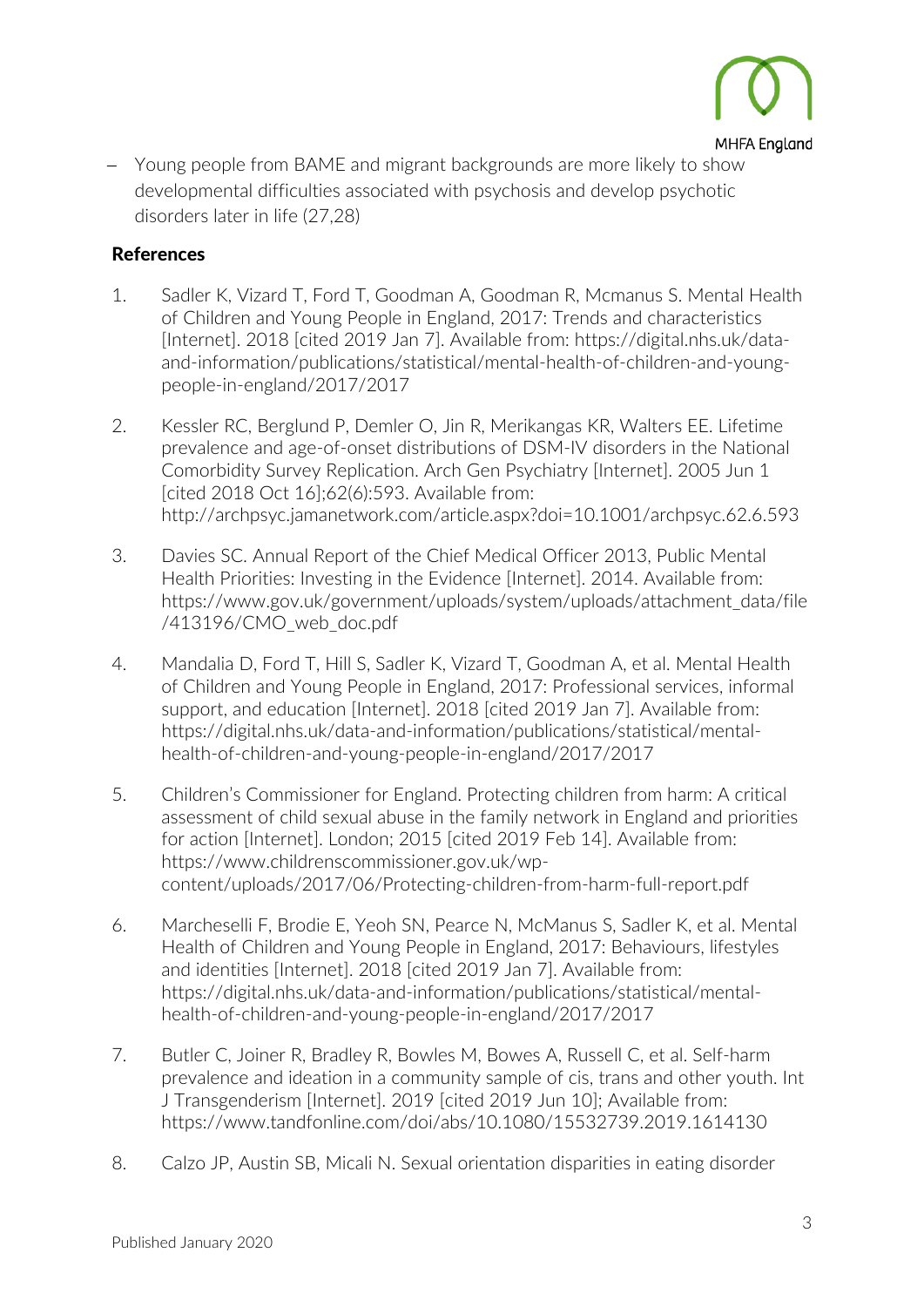

#### **MHFA England**

symptoms among adolescent boys and girls in the UK. Eur Child Adolesc Psychiatry [Internet]. 2018 Nov 17 [cited 2019 Jun 11];27(11):1483–90. Available from: http://link.springer.com/10.1007/s00787-018-1145-9

- 9. Connolly MD, Zervos MJ, Barone CJ, Johnson CC, Joseph CLM. The mental health of transgender youth: Advances in understanding. J Adolesc Heal [Internet]. 2016 Nov 1 [cited 2019 Jun 11];59(5):489–95. Available from: https://www.sciencedirect.com/science/article/pii/S1054139X1630146X
- 10. Vizard T, Pearce N, Davis J, Sadler K, Ford T, Goodman R, et al. Mental Health of Children and Young People in England, 2017: Emotional disorders [Internet]. 2018 [cited 2019 Jan 7]. Available from: https://digital.nhs.uk/data-andinformation/publications/statistical/mental-health-of-children-and-youngpeople-in-england/2017/2017
- 11. Office for National Statistics. Suicides in the UK: 2018 registrations [Internet]. 2019 [cited 2020 Jan 6]. Available from: https://www.ons.gov.uk/peoplepopulationandcommunity/birthsdeathsandmarria ges/deaths/bulletins/suicidesintheunitedkingdom/2018registrations
- 12. McManus S, Bebbington P, Jenkins R, Brugha T. Mental health and wellbeing in England: Adult Psychiatric Morbidity Survey 2014 [Internet]. Leeds; 2016. Available from: http://content.digital.nhs.uk/catalogue/PUB21748/apms-2014 full-rpt.pdf
- 13. Public Health England. Health profile for England: 2019 [Internet]. 2019. Available from: https://www.gov.uk/government/publications/health-profile-forengland-2019
- 14. Geulayov G, Casey D, McDonald KC, Foster P, Pritchard K, Wells C, et al. Incidence of suicide, hospital-presenting non-fatal self-harm, and communityoccurring non-fatal self-harm in adolescents in England (the iceberg model of self-harm): a retrospective study. The Lancet Psychiatry [Internet]. 2018 Feb 1 [cited 2018 Oct 15];5(2):167–74. Available from: https://www.thelancet.com/journals/lanpsy/article/PIIS2215-0366(17)30478- 9/fulltext
- 15. Morey Y, Mellon D, Dailami N, Verne J, Tapp A. Adolescent self-harm in the community: an update on prevalence using a self-report survey of adolescents aged 13–18 in England. J Public Health (Bangkok) [Internet]. 2017 Mar 1 [cited 2019 Feb 14];39(1):58–64. Available from: https://academic.oup.com/jpubhealth/articlelookup/doi/10.1093/pubmed/fdw010
- 16. Irish M, Solmi F, Mars B, King M, Lewis G, Pearson RM, et al. Depression and self-harm from adolescence to young adulthood in sexual minorities compared with heterosexuals in the UK: a population-based cohort study. Lancet Child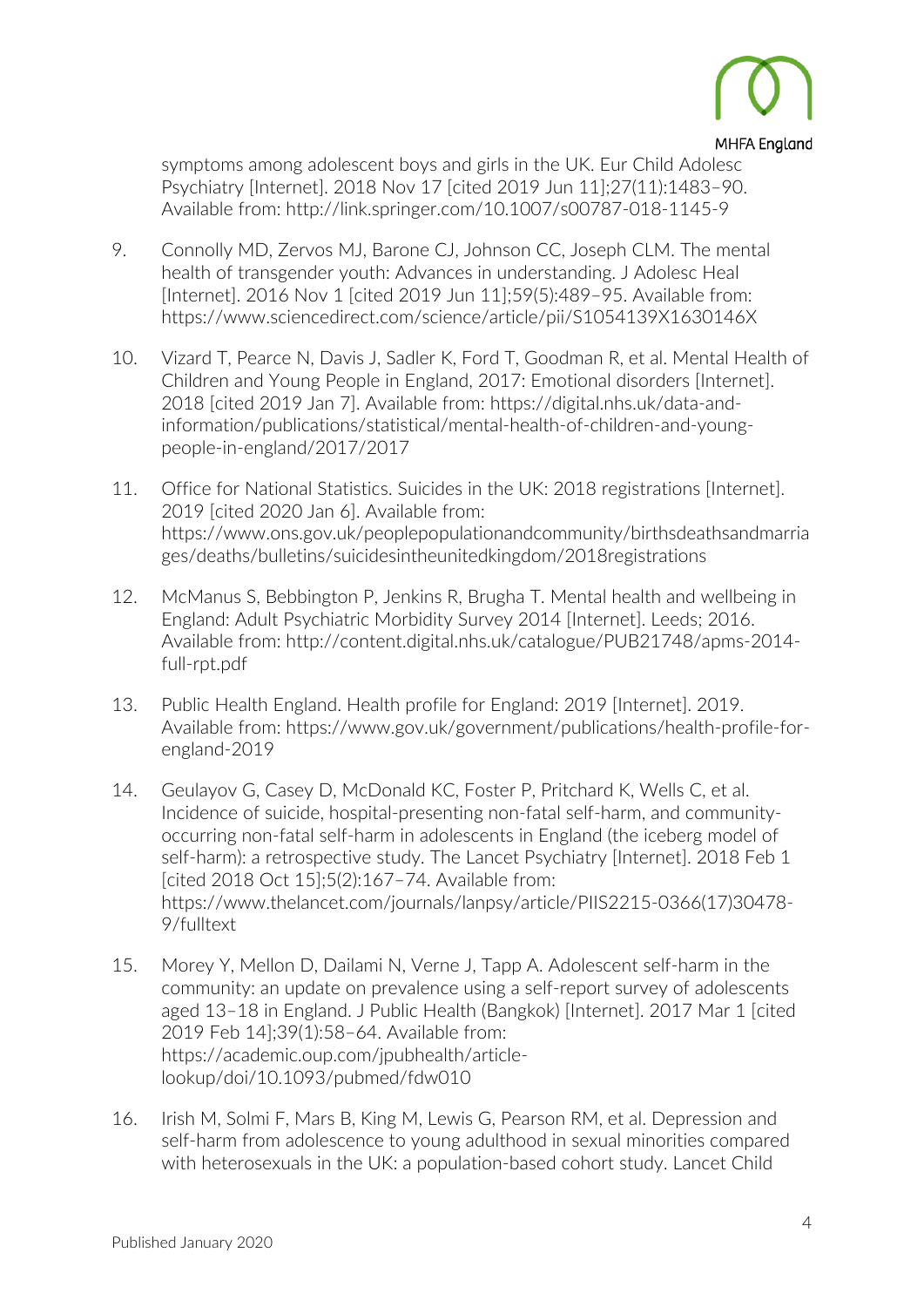

**MHFA England** Adolesc Heal [Internet]. 2019 Feb 1 [cited 2019 Jun 11];3(2):91–8. Available from:

https://www.sciencedirect.com/science/article/abs/pii/S2352464218303432

- 17. Hawton K, Bergen H, Cooper J, Turnbull P, Waters K, Ness J, et al. Suicide following self-harm: findings from the Multicentre Study of Self-Harm in England, 2000-2012. J Affect Disord [Internet]. 2015 Apr 1 [cited 2018 Apr 24];175:147–51. Available from: http://www.ncbi.nlm.nih.gov/pubmed/25617686
- 18. Carr MJ, Ashcroft DM, Kontopantelis E, While D, Awenat Y, Cooper J, et al. Premature death among primary care patients with a history of self-harm. Ann Fam Med [Internet]. 2017 May 1 [cited 2020 Jan 7];15(3):246–54. Available from: http://www.annfammed.org/content/15/3/246.long
- 19. Geulayov G, Casey D, Bale L, Brand F, Clements C, Farooq B, et al. Suicide following presentation to hospital for non-fatal self-harm in the Multicentre Study of Self-harm: a long-term follow-up study. The Lancet Psychiatry [Internet]. 2019 Dec 1 [cited 2020 Jan 7];6(12):1021–30. Available from: https://www.thelancet.com/journals/lanpsy/article/PIIS2215-0366(19)30402- X/fulltext
- 20. Castellví P, Lucas-Romero E, Miranda-Mendizábal A, Parés-Badell O, Almenara J, Alonso I, et al. Longitudinal association between self-injurious thoughts and behaviors and suicidal behavior in adolescents and young adults: A systematic review with meta-analysis [Internet]. Vol. 215, Journal of Affective Disorders. Elsevier B.V.; 2017 [cited 2020 Jan 15]. p. 37–48. Available from: https://www.sciencedirect.com/science/article/abs/pii/S016503271631672X?v ia%3Dihub
- 21. Hawton K, Bale L, Brand F, Townsend E, Ness J, Waters K, et al. Mortality in children and adolescents following presentation to hospital after non-fatal selfharm in the Multicentre Study of Self-harm: a prospective observational cohort study. Lancet Child Adolesc Heal [Internet]. 2020 Jan [cited 2020 Jan 15]; Available from: https://linkinghub.elsevier.com/retrieve/pii/S2352464219303736
- 22. Wood S, Marchant A, Allsopp M, Wilkinson K, Bethel J, Jones H, et al. Epidemiology of eating disorders in primary care in children and young people: A Clinical Practice Research Datalink study in England. BMJ Open [Internet]. 2019 Jul 1 [cited 2020 Jan 7];9(8). Available from: https://bmjopen.bmj.com/content/9/8/e026691
- 23. Beat. The costs of eating disorders: Social, health and economic impact [Internet]. 2015. Available from: https://www.beateatingdisorders.org.uk/uploads/documents/2017/10/thecosts-of-eating-disorders-final-original.pdf